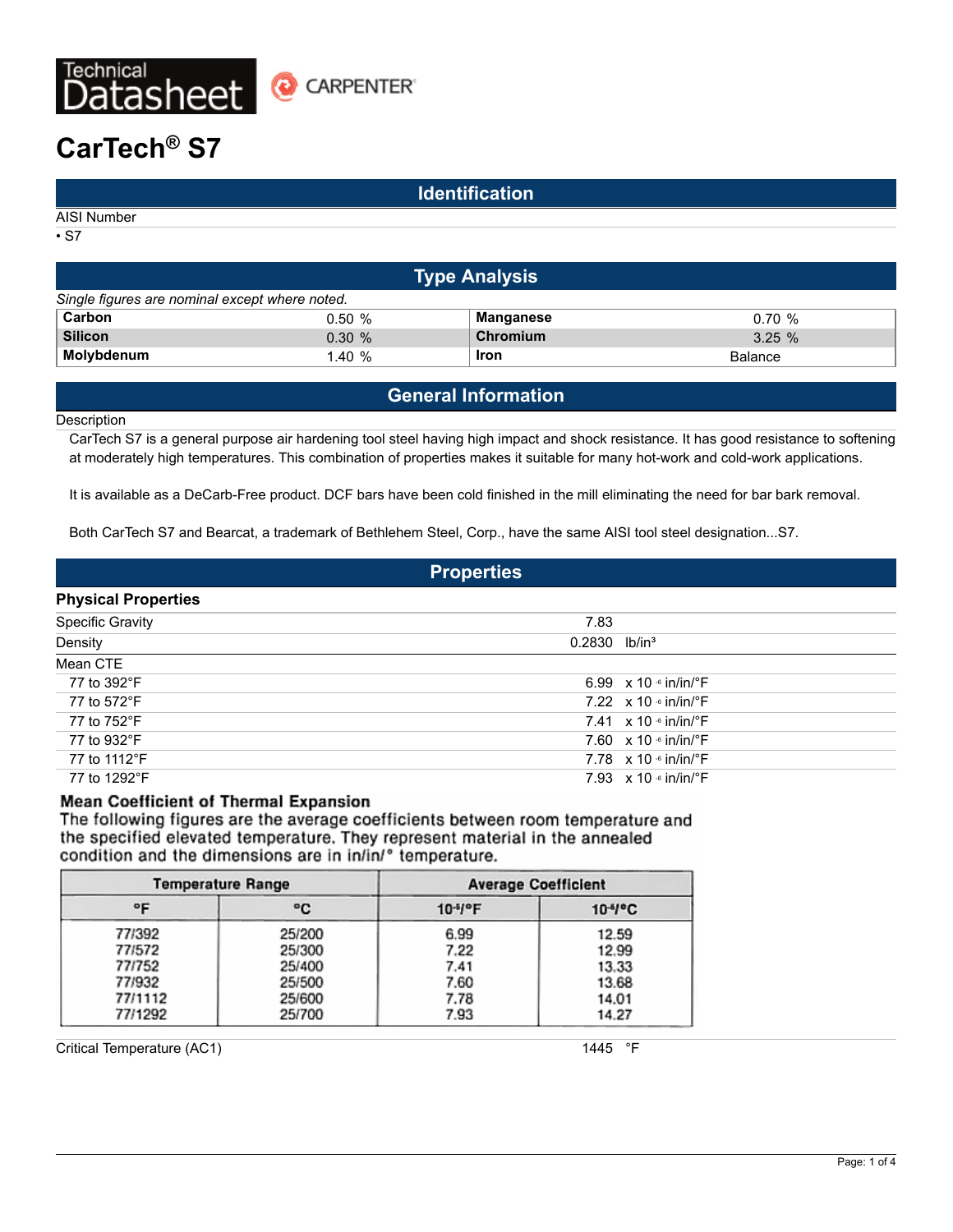



# **Heat Treatment**

### Decarburization

S7 alloy, like all high carbon tool steels is subject to decarburization during thermal processing and precautions must be taken to control this condition.

### Modern furnaces are available which provide environments designed to minimize decarburization.

### Annealing

For annealing, the steel should either be placed in a controlled-atmosphere furnace or packed in a suitable container, using a neutral packing compound. Heat uniformly to 1500/1550°F (816/843°C) and cool very slowly in the furnace at a rate of not more than 20°F per hour to a temperature below 1000°F (538°C), then allow to cool naturally. This will produce a maximum hardness of Brinell 223.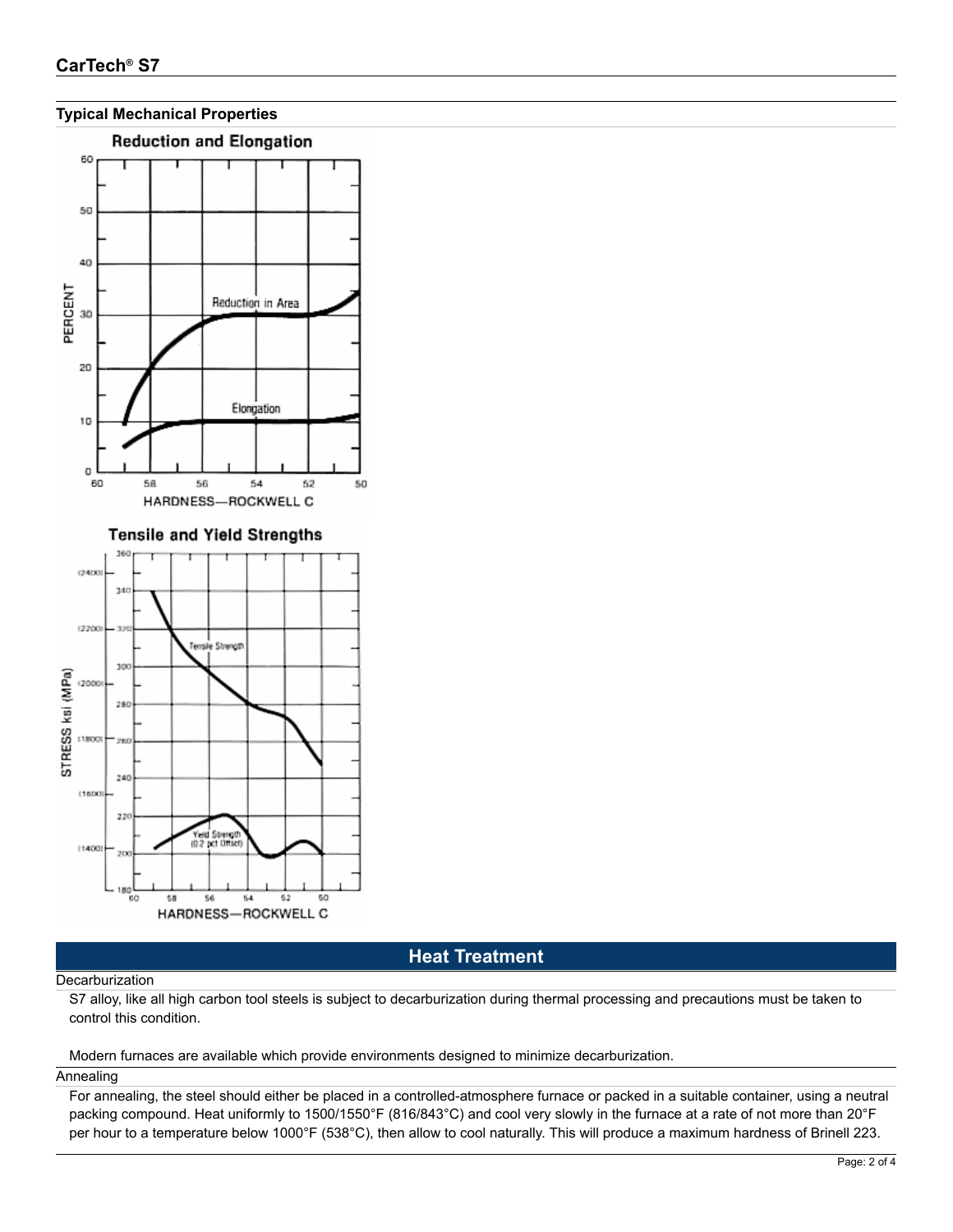# **CarTech® S7**

### **Hardening**

Tools made of Carpenter S7 tool steel may be hardened by placing them in the furnace maintained at a temperature of 1700/1750°F (927/954°C). Let the tools heat naturally to the furnace temperature, soak for 20 minutes plus 5 minutes per inch (25.4 mm) of maximum thickness and quench.

Sections up to 2  $\frac{1}{2}$ " (64.5 mm) thick may be cooled in air. Heavier sections, i.e., with section thickness larger than 2  $\frac{1}{2}$ ", should be oil quenched to 150°F (66°C). Temper as quickly as possible after the hardening operation.

Control of decarburization can be accomplished by using any one of the several modern heat-treating furnaces designed for this purpose. If endothermic atmospheres are used, a dew point between 40/50°F (+4/10°C) is suggested.

In older type manually operated exothermic atmosphere furnaces, an oxidizing atmosphere is required. Excess oxygen of about 4 to 6% is preferred.

If pack hardening allow 30 minutes per inch (25.4 mm) of packed thickness to ensure that the entire pack is uniformly at the hardening temperature.

Deformation (Size Change) in Hardening

The hyperlink entitled "Size Change in Hardening" shows typical length changes of this steel when it has been properly hardened and tempered. Please note that the length change information is presented in inches per inch of original length. The chart shows that this alloy can be expected to expand slightly over most of it tempering range.

It should be remembered that tool steels hold size best when quenched from the proper hardening temperature. If overheated, they tend to show shrinkage after tempering. The temperatures used to develop this data are shown on the accompanying chart.



### **SIZE CHANGE** Air Cooled from 1725°F (940°C). Tempered 1 Hour at Heat 1" (25.4mm) Rd.

Stress Relieving

To relieve machining stresses for greater accuracy in hardening - first rough machine, then anneal below the critical at 1200/1250°F (649/677°C) a minimum of one hour at temperature and cool slowly, then finish machine.

### **Tempering**

The best combination of hardness and toughness is obtained by tempering at about 400°F (204°C). This tempering temperature is therefore suggested for cold-work applications. Tempering at 900/1000°F (482/538°C) is usually desirable for hot-work applications.